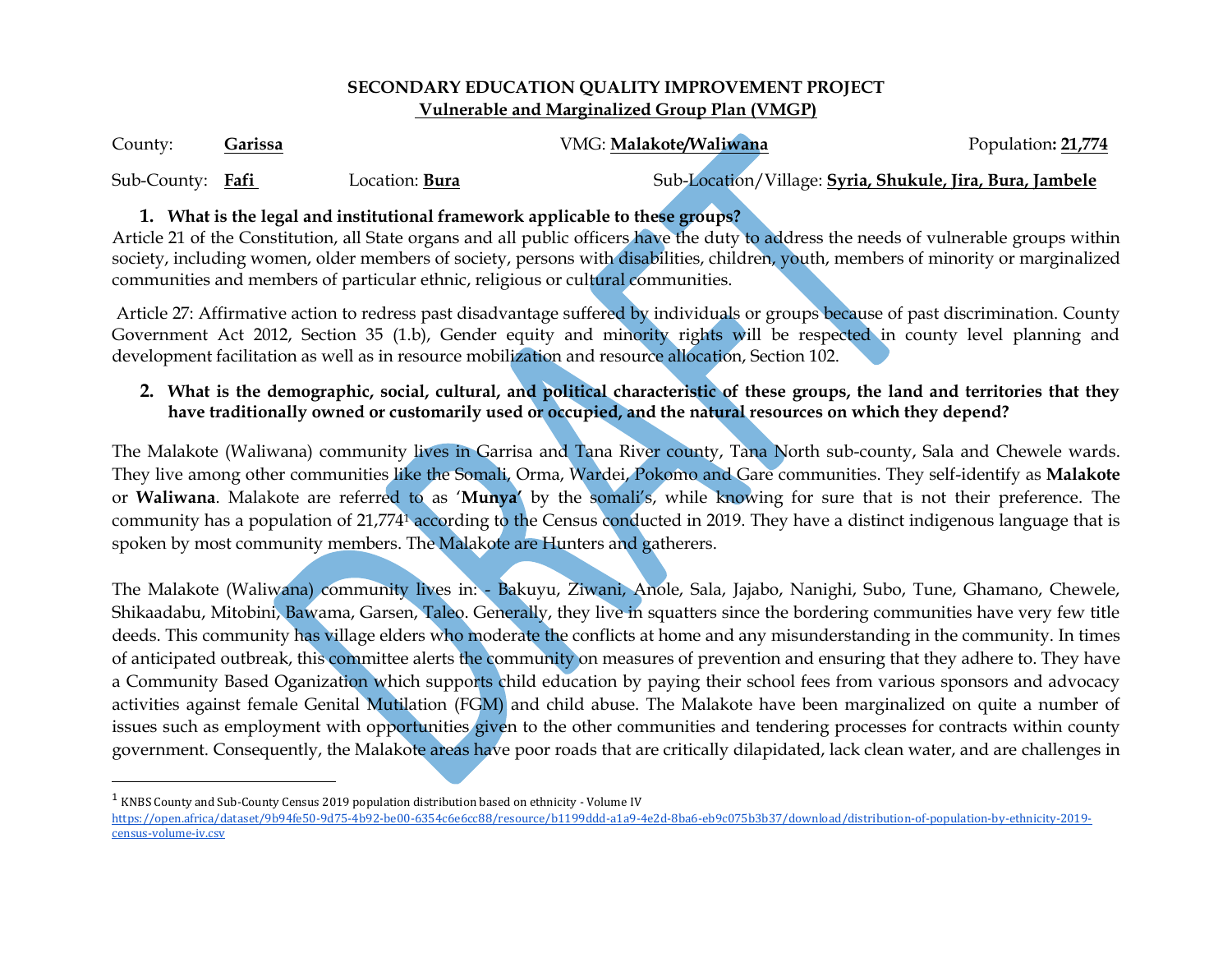accessing education bursary opportunities for poor families. The communities around them publicly stereotype them and use derogative ways of discriminating them.The community is barely recognized and is not involved in government projects due to the fact that they have low exposure with minimal education levels. Their geographical environment and lifestyle also has isolated them from access government amenities and urbanization. The community lack adequate secondary education facilities and experience low primary to secondary transition rate of pupils due to lack of financial support and ability of parents. They have a culture of early child marriages.

# **3. Provide a summary of results of the free, prior, and informed consultation with these groups that was carried out during the sub-project preparation and that led to broad community support for the project.**

Stakeholder's consultation meetings were held in Fafi sub-county, bura location, Jambele sub-location in Syria, Shukule and Jiira villages. A total of 15 participants (8male and 7 female) were consulted as key representatives in the community. The social assessment enabled identification of potential barriers to education, analysis of the risks, mitigation measure and identification of persons' who would support in implementation of the activities.

| POTENTIAL BARRIERS<br><b>ON EDUCATIONAL</b><br><b>ISSUES</b>       | <b>CAUSES OF THE BARRIERS</b>                                                                                                                                                                                      | <b>MITIGATION MEASURES/</b><br><b>RECCOMENDATIONS</b>                                                                                                                                                                                                                                                                                                                                                                                                         | <b>STATE WHETHER</b><br><b>ADDRESSED</b><br><b>THROUGH SEQIP</b><br><b>OR NOT</b> | <b>ACTORS/</b><br><b>RESPONSIBILITY</b>                                                                                                                                                                                                                                      |
|--------------------------------------------------------------------|--------------------------------------------------------------------------------------------------------------------------------------------------------------------------------------------------------------------|---------------------------------------------------------------------------------------------------------------------------------------------------------------------------------------------------------------------------------------------------------------------------------------------------------------------------------------------------------------------------------------------------------------------------------------------------------------|-----------------------------------------------------------------------------------|------------------------------------------------------------------------------------------------------------------------------------------------------------------------------------------------------------------------------------------------------------------------------|
| High<br>levels<br>poverty<br>and<br>parents<br>among<br>guardians. | • Discrimination by other<br>communities.<br>$\bullet$ No value on education-is not a<br>priority<br>• There's no money/poverty (Pesa<br>hakuna)<br>• Low awareness on the existence of<br>the education programs. | Conducting community forums to<br>sensitize community on importance of<br>education and school participation by<br>learners.<br>• Introduce and enhance government<br>projects (Leteni miradi ya serikali)<br>• Sensitize the stakeholders (Parents,<br>Learners, Teachers) on the existence of<br>education programs<br>• Develop advocacy materials/ IEC<br>materials for learners, learners with<br>Special needs & Disabilities(LWD) and<br>the community | This will be captured<br>in sub-component 2.2                                     | $\bullet$ MOE<br>• MDAs with mandate<br>• Private partners<br>$\bullet$ TSC<br>$\bullet$ KICD<br>$\bullet$ MOE<br>$\bullet$ Community<br>• Opinion leaders<br>• FBOs/NGOs/CBOs.<br>• National/County<br>government<br>• VMG focal persons,<br><b>VMGs</b><br>representatives |
|                                                                    | • Negative cultural practices like early<br>marriages, FGM (Kutahiri<br>wasichana)<br>• Children taking care of the family                                                                                         | Carry out advocacy (Ongelesha wazazi)<br><b>Empower local communities</b><br>economically (Saidieni kuinua uchumi)                                                                                                                                                                                                                                                                                                                                            | This will be captured<br>in sub-component 2.2                                     | $\bullet$ MoE<br>$\bullet$ TSC<br>$\bullet$ CSO <sub>s</sub><br>• Local NGOs<br>• Anti FGM                                                                                                                                                                                   |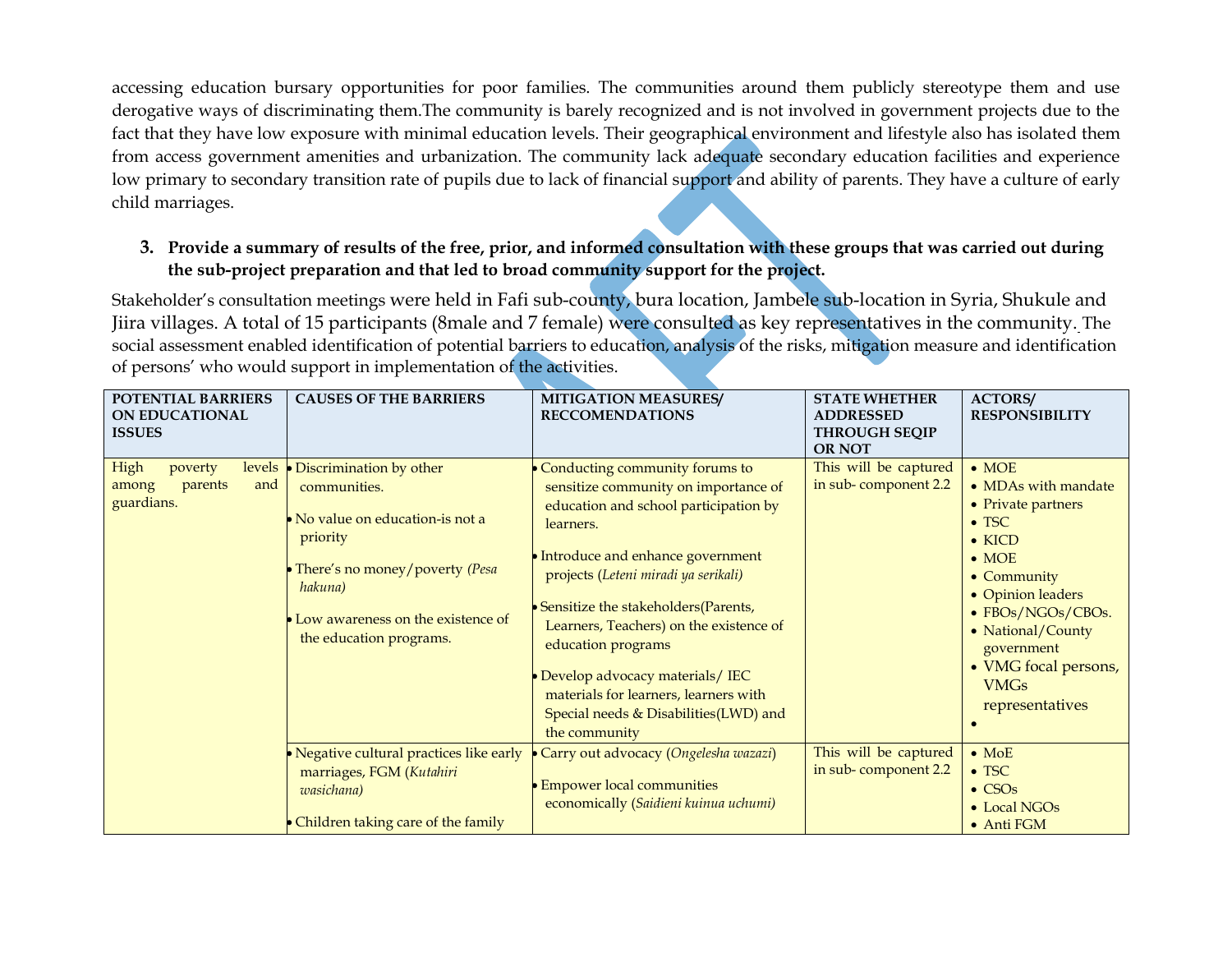| POTENTIAL BARRIERS<br><b>ON EDUCATIONAL</b><br><b>ISSUES</b>           | <b>CAUSES OF THE BARRIERS</b>                                                                                                                                     | <b>MITIGATION MEASURES/</b><br><b>RECCOMENDATIONS</b>                                                                                                                                                                                                                                                                              | <b>STATE WHETHER</b><br><b>ADDRESSED</b><br><b>THROUGH SEQIP</b><br><b>OR NOT</b> | <b>ACTORS/</b><br><b>RESPONSIBILITY</b>                                                                                                                                              |
|------------------------------------------------------------------------|-------------------------------------------------------------------------------------------------------------------------------------------------------------------|------------------------------------------------------------------------------------------------------------------------------------------------------------------------------------------------------------------------------------------------------------------------------------------------------------------------------------|-----------------------------------------------------------------------------------|--------------------------------------------------------------------------------------------------------------------------------------------------------------------------------------|
|                                                                        | animals, Charcoal burning<br>(Kuchoma makaa), Bee keeping.<br><b>Child Abuse</b><br>Sexual harassment<br>· Family conflicts<br>Girls get married/ Early marriages | • Sensitization of community elders<br>• Institute mentorship and coaching<br>programs to address topical issues<br>affecting the community.<br>• Awareness creation and Advocacy on<br>negative cultural practices prevention.<br>• Strengthen guidance and counseling                                                            |                                                                                   | • Min. of Interior<br>• Police<br>• Community<br>• Opinion leaders<br>• FBOs/NGOs/CBOs.<br>• VMG focal persons,<br>VMGs reps.                                                        |
| Lack of proper<br>infrastructure in schools                            | Discrimination in government<br>development projects<br>Poor infrastructure in schools and<br>the community<br>Lack of adequate secondary<br>education facilities | · Inclusion in development committees<br>• Construction of new school nearer to the<br>community so that children do not<br>travel long distances to school.<br>Enhance structure like classrooms in the<br>existing schools.<br>Construction of a boarding school/<br>learners admitted in boarding schools<br>(Shule ya kulala). | This will be captured<br>in sub-component 2.1                                     | $\bullet$ MoE<br>$\bullet$ NEMA<br>• Min. of Interior<br>• Community<br>• Political leaders<br>• Local FBOs/NGOs<br>/CBOs.<br>$\bullet$ NG-CDF<br>• VMG focal persons,<br>VMGs reps. |
| Low completion rate                                                    | Lack of financial support<br>Lack of enough employed teachers<br>from their community.                                                                            | Provision of school fees (bursaries and<br>scholarships)<br>• Affirmative action to the community<br>when giving scholarship/bursaries<br>Deployment of teachers from the<br>community to support learners.                                                                                                                        | This will be captured<br>in sub-component<br>1.1and sub-<br>component 2.2         | • Line Ministries<br>• TSC, MOE<br>• Community<br>• Opinion leaders<br>• FBOs/NGOs/CBOs.<br>• National/County<br>government<br>• VMG focal persons,<br>VMGs reps.                    |
| <b>POTENTIAL BARRIES</b><br><b>TO NON - EDUCATION</b><br><b>ISSUES</b> | <b>BARRIER CAUSES</b>                                                                                                                                             | <b>MITIGATION MEASURES/</b><br><b>RECCOMMENDATIONS</b>                                                                                                                                                                                                                                                                             | <b>STATE WETHER</b><br><b>ADDRESSED</b><br><b>THROUGH SEQIP</b><br><b>OR NOT</b>  | <b>ACTORS</b>                                                                                                                                                                        |
| Low economic level                                                     | • Harsh climatic conditions (Jua kali)                                                                                                                            | <b>Expand economic opportunities</b><br><b>Explore climate adaptable projects to</b>                                                                                                                                                                                                                                               | Requires a multi-<br>sectoral approach                                            | Min of Agriculture<br><b>NDMA</b><br><b>NEMA</b><br>Min. of Trade                                                                                                                    |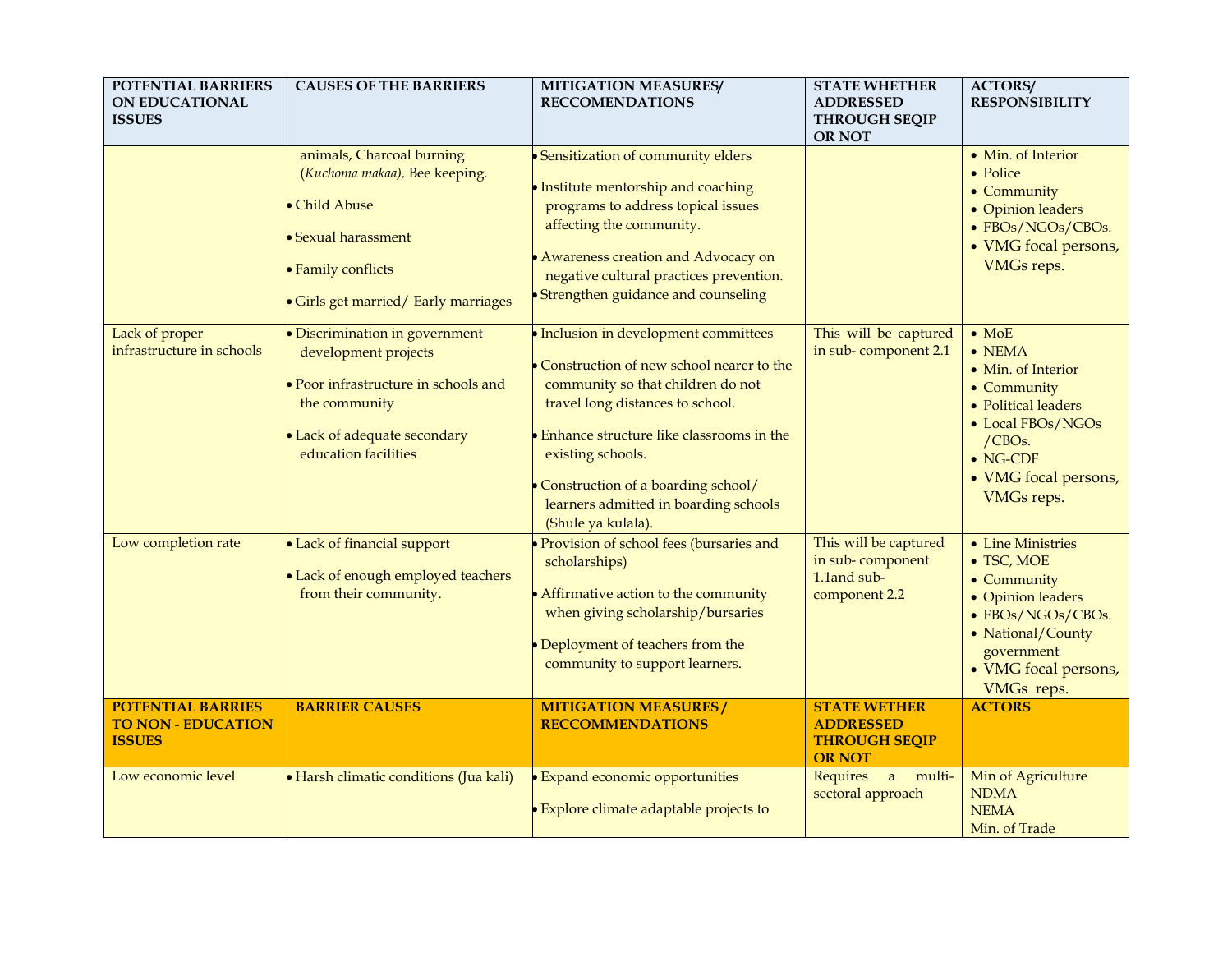| <b>POTENTIAL BARRIERS</b><br><b>ON EDUCATIONAL</b><br><b>ISSUES</b> | <b>CAUSES OF THE BARRIERS</b>                                                                             | <b>MITIGATION MEASURES/</b><br><b>RECCOMENDATIONS</b>                                                     | <b>STATE WHETHER</b><br><b>ADDRESSED</b><br><b>THROUGH SEQIP</b><br><b>OR NOT</b> | <b>ACTORS/</b><br><b>RESPONSIBILITY</b>                                                                        |
|---------------------------------------------------------------------|-----------------------------------------------------------------------------------------------------------|-----------------------------------------------------------------------------------------------------------|-----------------------------------------------------------------------------------|----------------------------------------------------------------------------------------------------------------|
|                                                                     | Lack of land ownership<br>Discrimination on employment<br>opportunities<br>Permissive religious practices | promote economic progress<br>• Support table community to get involved<br>in Income Generating Activities |                                                                                   | Min. of Environment<br>ML&SP<br><b>County Government.</b><br>Development partners.<br><b>National Treasury</b> |

**4. How will free, prior, and informed consultation be carried out with these groups during project implementation? (How will feedback be received from VMGs and monitoring of impact of activities be carried out?)**

| Table 2: Enhancing inclusion of the Malakote/Waliwana Community in SEQIP |  |  |
|--------------------------------------------------------------------------|--|--|

| Objective                                                                       | <b>Activity</b>                                                                                                                                                          | Output                                                                                                                                                              | <b>Indicators</b>                                                                                                                                                                                                                                                                            | <b>Means of</b>                                                                                                                                                                                                                                                       | <b>Budget</b> | <b>Time</b>      |
|---------------------------------------------------------------------------------|--------------------------------------------------------------------------------------------------------------------------------------------------------------------------|---------------------------------------------------------------------------------------------------------------------------------------------------------------------|----------------------------------------------------------------------------------------------------------------------------------------------------------------------------------------------------------------------------------------------------------------------------------------------|-----------------------------------------------------------------------------------------------------------------------------------------------------------------------------------------------------------------------------------------------------------------------|---------------|------------------|
|                                                                                 |                                                                                                                                                                          |                                                                                                                                                                     |                                                                                                                                                                                                                                                                                              | <b>Verification</b>                                                                                                                                                                                                                                                   | Estimate(USD) | frame            |
| To disseminate<br>information<br>about SEQIP to<br>enhance project<br>ownership | Create awareness<br>about SEQIP among<br>the VMGs<br>representatives.<br>Procure and disclose<br>culturally<br>appropriate IEC<br>materials on project<br>interventions. | $\bullet 50$ VMGs<br>representatives<br>sensitized on<br><b>SEQIP</b><br>•50 IEC materials,<br>adapted,<br>procured and<br>disseminated<br>•1 disclosure<br>session | • No. of awareness creation<br>sessions<br>• No. of VMGs<br>representatives involved<br>• No. of stakeholders<br>sensitized<br>• Information dissemination<br>resources used<br>• No. of IEC materials<br>procured and disclosed<br>• No. of VMGs sensitized<br>• No. of disclosure sessions | $\bullet$ Signed<br>attendance<br>lists of participants<br>•Sensitization report<br>•Sensitization<br>schedule<br>field<br>$\bullet$ Circular<br>to<br>officers<br>• List of VMGs<br>• Records<br>(Materials<br>used)<br><b>IEC</b><br>$\bullet$ Adapted<br>Materials | 5,000         | February<br>2022 |
| To enhance the<br>capacity<br><sub>of</sub>                                     | Dialogue<br>with $\bullet$ 1<br>other<br>parents and                                                                                                                     | with<br>session                                                                                                                                                     | Dialogue • No. of dialogue sessions • Attendance list<br>with parents and other                                                                                                                                                                                                              |                                                                                                                                                                                                                                                                       | 5,000         | March            |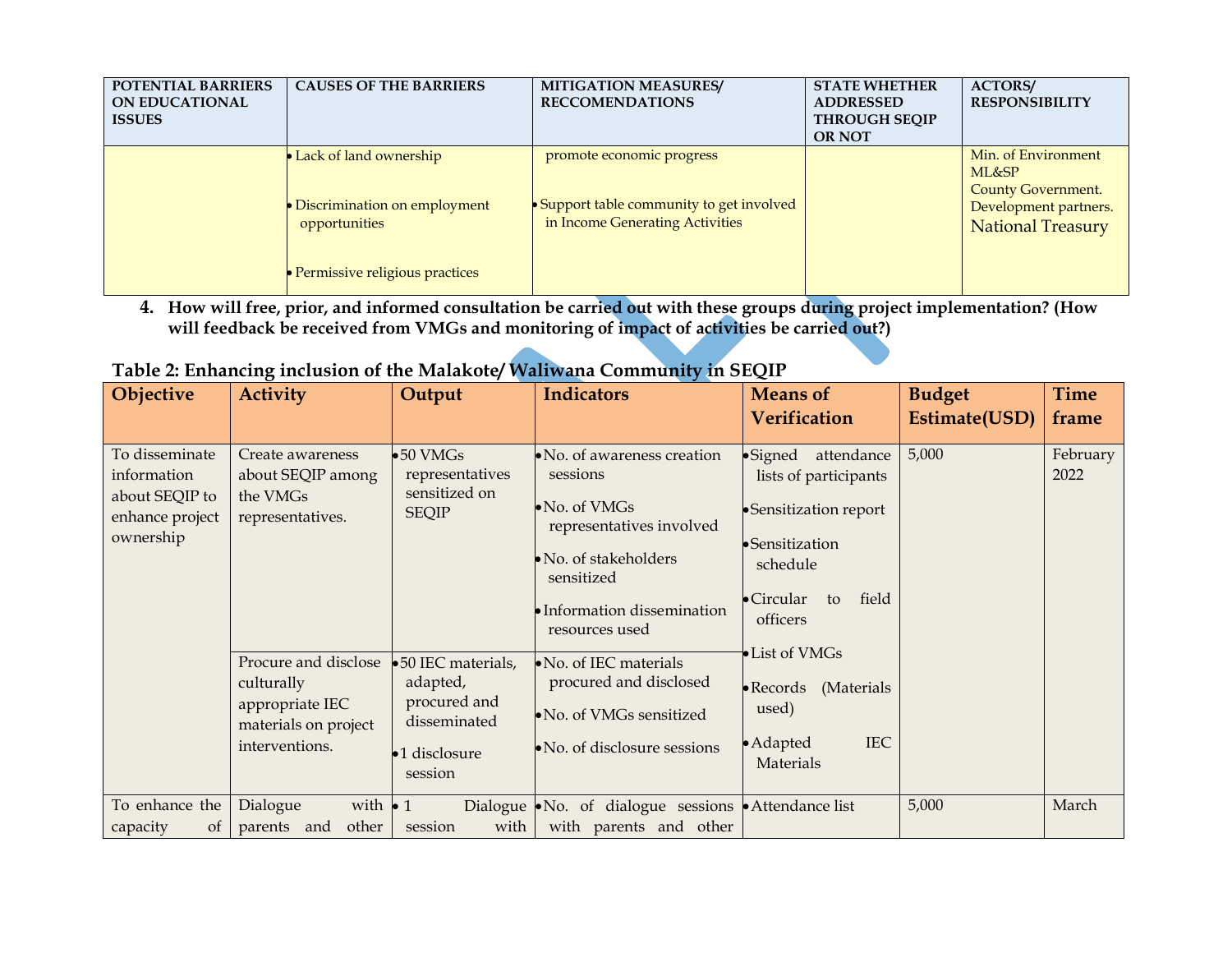| parents<br>and<br>other<br>stakeholders on<br>pertinent social<br>cultural issues<br>the<br>affecting<br>community. | stakeholders<br>on<br>pertinent<br>social<br>cultural issues.                                                                             | parents<br>and<br>other<br>stakeholders<br>•50 parents and<br>other<br>stakeholders<br>identified<br>and<br>in<br>engaged<br>addressing<br>pertinent social<br>cultural issues. | stakeholders<br>.No. of parents and other<br>stakeholders involved<br>·Specific resolutions and<br>action plans developed. | • Reports                                                   |       | 2022          |
|---------------------------------------------------------------------------------------------------------------------|-------------------------------------------------------------------------------------------------------------------------------------------|---------------------------------------------------------------------------------------------------------------------------------------------------------------------------------|----------------------------------------------------------------------------------------------------------------------------|-------------------------------------------------------------|-------|---------------|
|                                                                                                                     | Establish and /or $\bullet$ 10<br>enhance networking<br>/ linkage with other<br>stakeholders<br>to<br><b>VMGs</b><br>support<br>inclusion | stakeholders • No.<br>engaged<br>to<br>support<br><b>VMGs</b><br>inclusion                                                                                                      | stakeholders<br>of<br>engaged<br>· No. of linkage established<br>and or enhanced                                           |                                                             |       |               |
| build<br>To<br>of<br>capacity<br>committees on<br>Monitoring and<br>Evaluation.                                     | Train<br>sub-county $\bullet$ 2<br>level committees on<br>Monitoring<br>and<br>of<br>Evaluation<br>projects                               | conducted<br>for<br>sub-county level<br>committees<br>Sub-county<br>$\bullet 2$<br>level committees<br>trained                                                                  | trainings • No. of training sessions<br>No. of sub-county level<br>committees trained<br>• No. of participants trained     | ·List of committee<br>members trained<br>• Training reports | 5,000 | April<br>2022 |
|                                                                                                                     | Monitor<br>implementation<br>of<br>the developed VMG<br>Plan                                                                              | ·Monitoring<br>reports<br>highlighting<br>Implementation<br>of VMGP                                                                                                             | of<br>$\bullet$ No.<br>highlighting<br>implementation of<br>the<br><b>VMGP</b>                                             | monitoring • Monitoring report                              |       |               |
| motivate<br>To<br>from<br>learners<br><b>VMG</b><br>community<br>to                                                 | Mentor<br>learners<br><b>VMG</b><br>from<br>in<br>communities<br><b>SEQIP</b><br>supported                                                | $\bullet$ Monthly<br>mentorship<br>sessions<br>per                                                                                                                              | • No. of mentorship sessions • List of learners<br>undertaken in a term.<br>of<br>$\bullet$ No.                            | mentored.<br>learners • Records maintained                  | 5,000 | Termly        |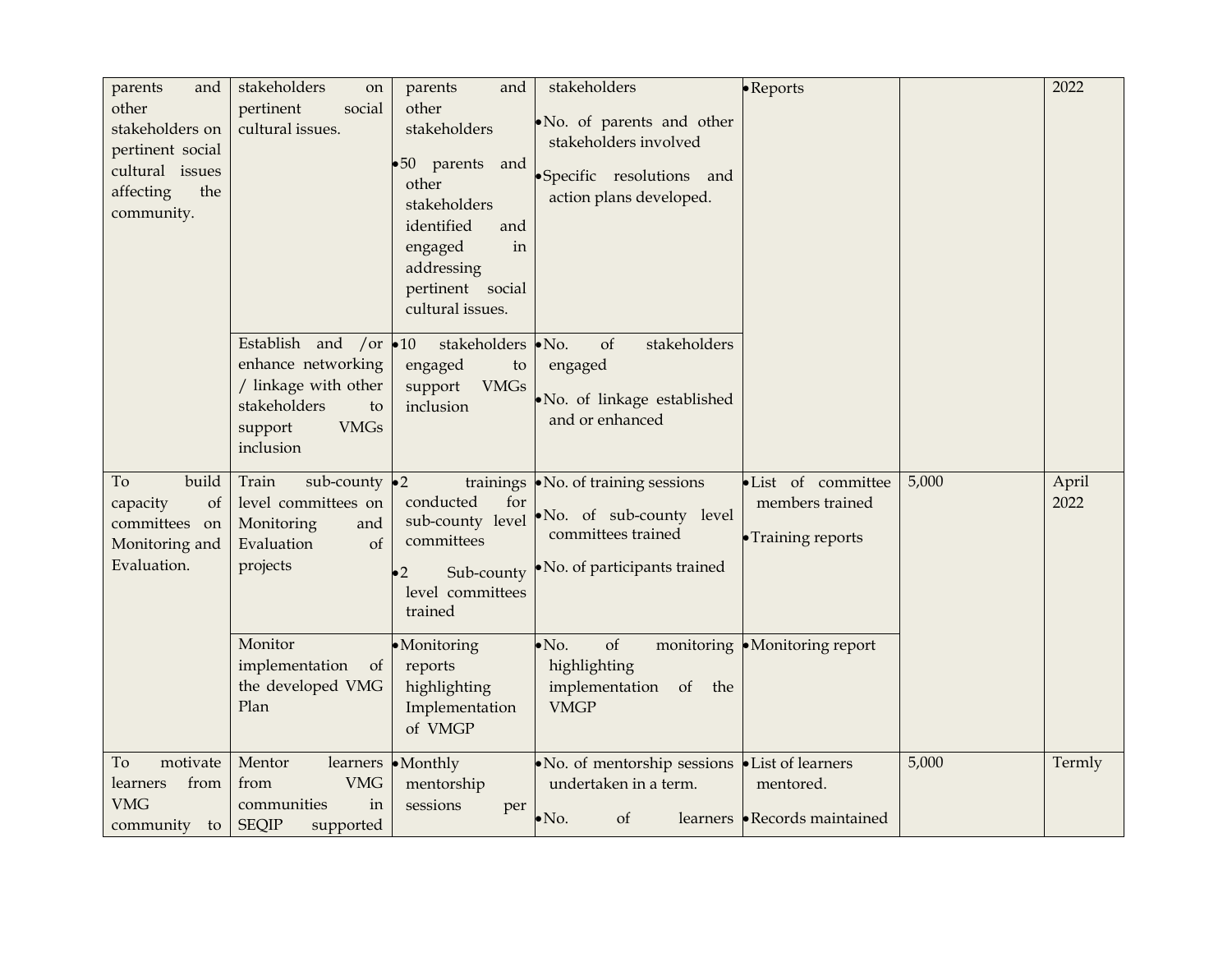| their<br>pursue<br>academic<br>targets<br>and<br>interest.                                                                                                        | schools in the sub-<br>county.                                                                                                                              | term.<br>$\bullet$ 100% mentors per<br><b>SEQIP</b><br>targeted<br>school.                                                    | participating<br>in<br>the<br>mentorship sessions.                                                                                  | by Gender<br>champions                                                   |       |                  |
|-------------------------------------------------------------------------------------------------------------------------------------------------------------------|-------------------------------------------------------------------------------------------------------------------------------------------------------------|-------------------------------------------------------------------------------------------------------------------------------|-------------------------------------------------------------------------------------------------------------------------------------|--------------------------------------------------------------------------|-------|------------------|
| To enhance the<br>capacity<br>of<br>Gender<br>champions for<br>implementation<br>of school based<br>mentorship<br>programmes.                                     | Train<br>champions<br>on<br>student mentorship.                                                                                                             | conducted<br>to<br>Gender<br>Champions<br>Gender<br>$\bullet$ 1<br>Champion<br>per<br><b>SEQIP</b><br>targeted<br>school.     | Gender $\bullet$ 1 training session $\bullet$ No. of training session<br>• No. of Gender Champions<br>trained<br>· Training content | • Training reports<br>• Attendance list<br>• Training schedules          | 5,000 | April<br>2022    |
| To catalyse use<br><b>SEQIP</b><br>of<br>Grievance<br>Redress<br>Mechanism<br>(GRM) in the<br>community.                                                          | Conduct community<br>sensitization forums<br>and<br>induct<br>the<br>community<br>representatives and<br>stakeholders<br>other<br>on use of SEQIP<br>(GRM). | •1 sensitization<br>session<br>•200 community<br>members/VMGs<br>reached during<br>sensitization<br>forums on<br>project GRM. | · No. of sensitization<br>sessions on GRM<br>structures in place.                                                                   | · Sensitization Report<br>• Attendance list                              | 5,000 | February<br>2022 |
|                                                                                                                                                                   | Identification/<br>appointment<br>of<br>GRM focal persons<br>and committees                                                                                 | •1 Focal person<br>appointed<br>$\bullet$ 2 GRM<br>committees<br>formed at<br>location and Sub<br>- County levels             | No. of VMGs identified as<br>focal points/persons<br>No. of GRM committees<br>formed                                                | • Appointment letters<br>• List of Focal<br>persons<br>$\bullet$ Reports |       |                  |
| enhance<br>To<br>$% \left( \left( \mathcal{A},\mathcal{A}\right) \right) =\left( \mathcal{A},\mathcal{A}\right)$ of<br>capacity<br>in<br>committees<br>monitoring | Committee support in $\bullet$ 2 schools<br>monitoring<br>construction<br>of<br>a<br>additional classrooms                                                  | Infrastructure<br>facilities                                                                                                  | · No. of classrooms constructed<br>No. of WASH facilities<br>constructed/enhanced                                                   | $\bullet$ Reports<br>· Signed Contracts<br>Service Providers             | 5,000 | April<br>2022    |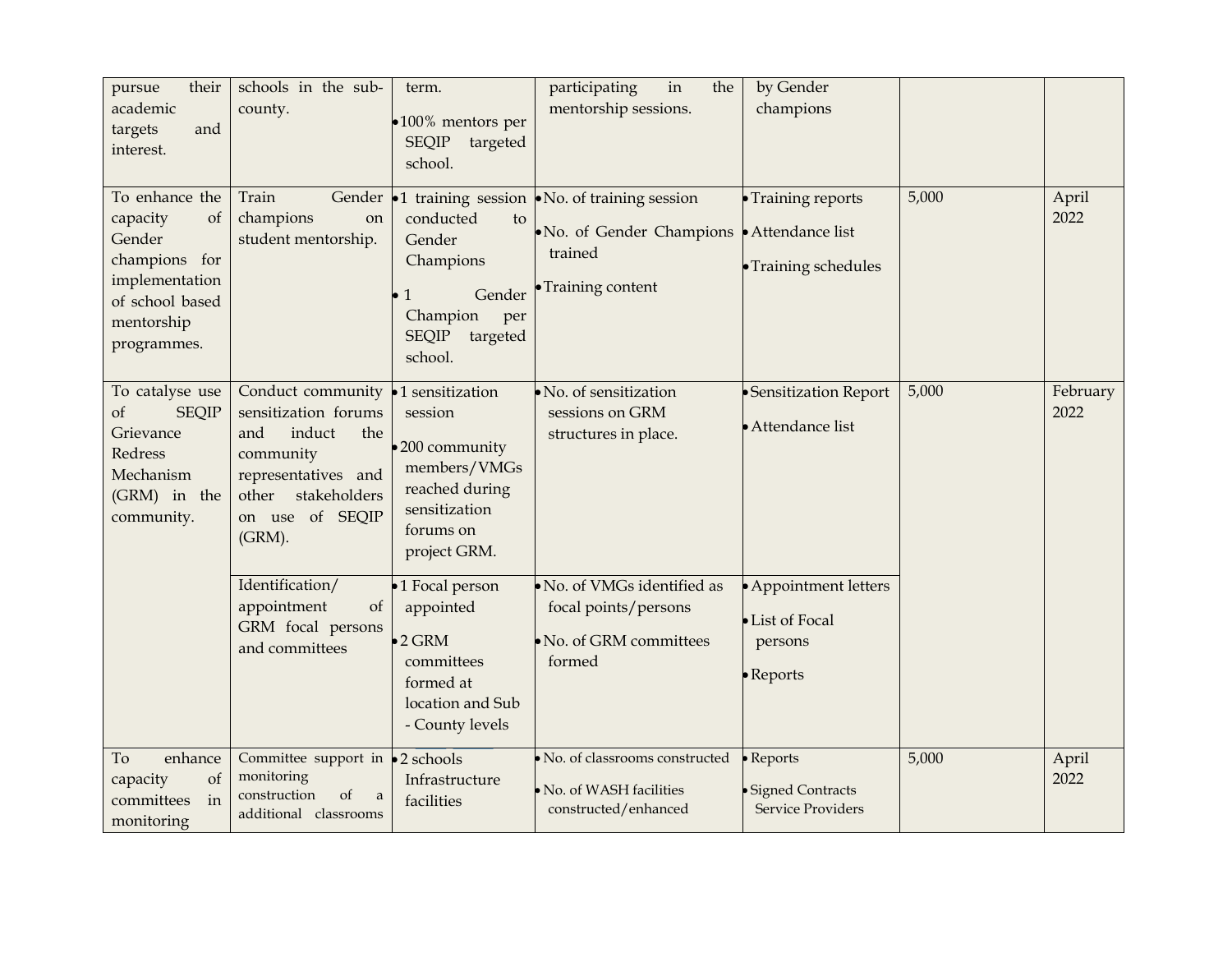| infrastructure<br>interventions in<br>the sub-county | and toilets in existing<br>schools | enhanced<br>$\bullet$ Termly<br>monitoring by<br>committee | $\bullet$ No. of infrastructure in<br>schools enhanced<br>• No. of monitoring conducted<br>$\bullet$ No. of community | $\bullet$ Delivery notes<br>$\bullet$ Minutes<br>$\bullet$ Certificate of<br>completion. |  |
|------------------------------------------------------|------------------------------------|------------------------------------------------------------|-----------------------------------------------------------------------------------------------------------------------|------------------------------------------------------------------------------------------|--|
|                                                      |                                    |                                                            | representatives involved                                                                                              |                                                                                          |  |

### **5. Culturally appropriate procedures in place to receive and address grievances by these groups arising from project implementation.**

This community has village elders who moderate the conflicts at home and any misunderstanding in the community. In times of anticipated outbreak, this committee alerts the community on measures of prevention and ensuring that they adhere to.

## **How will inclusion for learners in this community be enhanced?**

- i. Having open forum with learners, parents and local leaders
- ii. Have mentoring sessions with learners to address any issues
- iii. Establishing and /or Enhancing working relationships, communication networks with various stakeholders e.g. church, local administration networks, community focal persons
- iv. Conducting community forums/ baraza's to address issues affecting the school

# **SEQIP will put the following GRM measures in place.**

- Training of Sub county stakeholders on GRM;
- Register reported cases using the already developed grievance register;
- GRM focal person will be appointed and oriented on GRM activities to actively follow up on VMG complaints.
- The VMGs will be sensitized on GRM during outreaches.

| Prepared by                                |                                           |                     |
|--------------------------------------------|-------------------------------------------|---------------------|
| <b>Name: Julie Omolo</b>                   | <b>Position: Social Safeguards - PSDO</b> | Date: 29th /11/2020 |
|                                            |                                           |                     |
| Consulted representative of VMG community: |                                           |                     |
| List attached<br>Name:                     | <b>Position: VMG Focal Point</b>          | Date: 29th /11/2020 |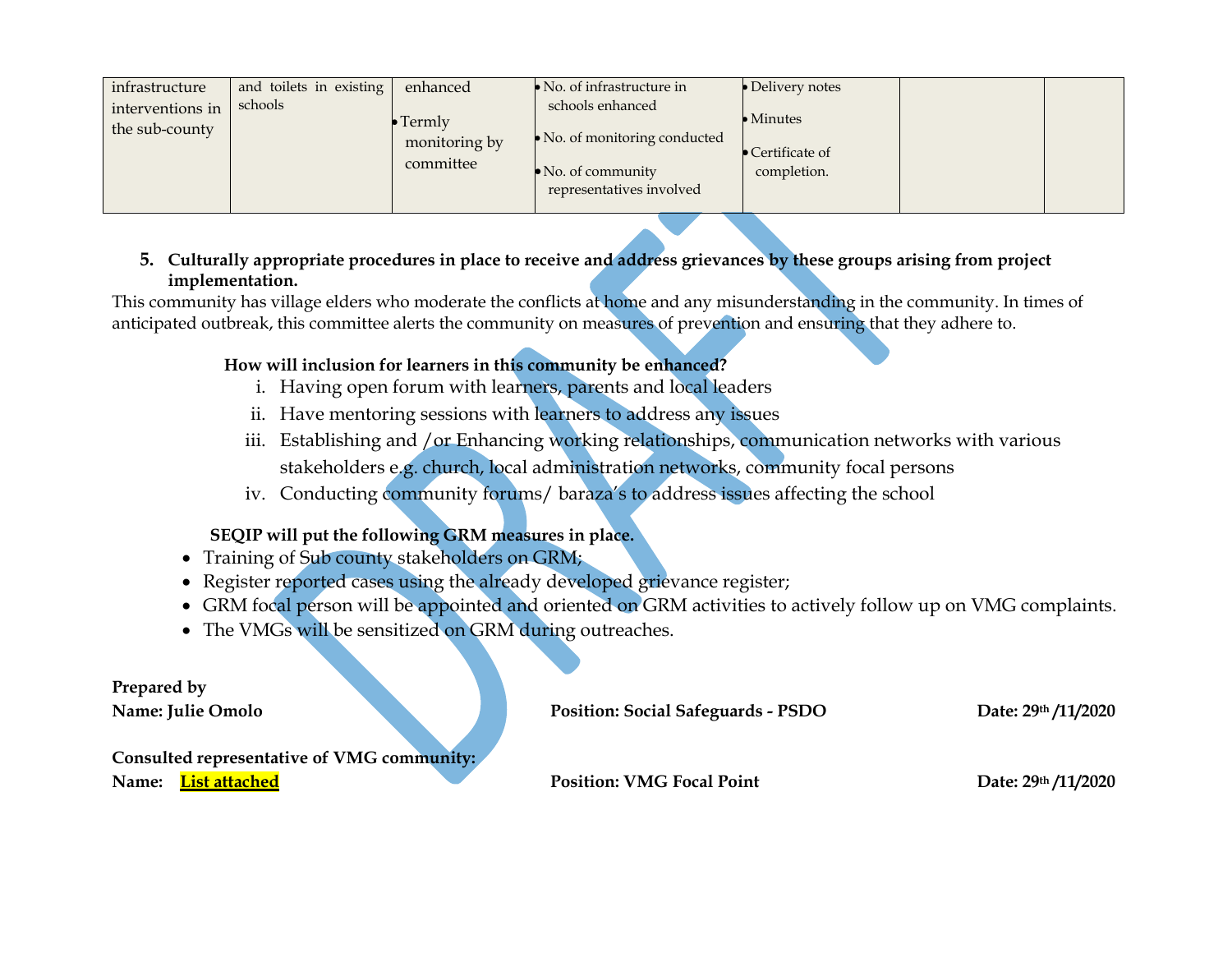# **Checked and verified by Sub - Component Lead**

**Name: Florence Musalia Position: Safeguards Focal Point - DDE Date: 29th /11/2020**

**Annex: Attendance list for VMG participants** 

**County - GARISSA Sub-County –FAFI Location -BURA** 

**Sub-Location--- JAMBELE Village SYRIA, JIIRA, SHUKULE**

**Date 25TH, 26TH, 27TH, NOVEMBER, 2020**

| S/No. | Name                        | Position in the community                | ID. No    | Phone number |
|-------|-----------------------------|------------------------------------------|-----------|--------------|
| 1.    | SULEIMAN MANJABU BALUKU     | <b>VILLAGE HEADMAN</b>                   | 24537725  | 0716110183   |
| 2.    | HADIJA NAMAGIO GAKUYE       | <b>WOMEN</b><br><b>REPRESENTATIVE</b>    | 5366063   | 0718580207   |
| 3.    | <b>FATUMA HAMISI TESO</b>   | <b>DISABILITY</b>                        | 25045708  | 0719385812   |
| 4.    | <b>ISSA MATAMOLO KILLO</b>  | <b>RELIGIOUS LEADER</b>                  | 8064650   | 0799819189   |
| 5.    | REHEMA RAMADHAN SALIM       | YOUTH<br>REPRESENTATIVE                  | 31326011  | 0721631358   |
| 6.    | <b>OMAR ALI DUKE</b>        | YOUTH LEADER                             | 118993193 | 0719538625   |
| 7.    | <b>SALIM DUKE MASONGO</b>   | <b>VILLAGE HEADMAN</b>                   | 0170461   | 0797419582   |
| 8.    | ESHA A. HAMISI              | <b>DISABILTY</b><br><b>REPREENTATIVE</b> | 23141619  | 7977489583   |
| 9.    | MAIMUNA G.MOHAMED           | <b>WOMEN</b><br><b>REPRESENTATIVE</b>    | 11890881  | 0712101997   |
| 10.   | <b>JUMA FAFI</b>            | <b>RELIGIOUS LEADER</b>                  | 2101981   | 0719538648   |
| 11.   | MOHAMED ADAM MASONGO        | YOUTH LEADER                             | 25393634  | 0716328980   |
| 12.   | ZAINABU DOLO OMAR           | <b>WOMEN</b><br><b>REPRESENTATIVE</b>    | 9490384   | 0702669152   |
| 13.   | SOFIA NAKUNA BAMARO         | <b>DISABILITY</b>                        | 5442759   | 0729485176   |
| 14.   | <b>IBRAHIM KURAWA YAHYA</b> | RELIGIOUS LEADER                         | 3450834   | 0714646189   |
| 15.   | ABDULLAHI DIRBU BALUKU      | <b>VILLAGE HEADMAN</b>                   | 0044666   | 0714236464   |